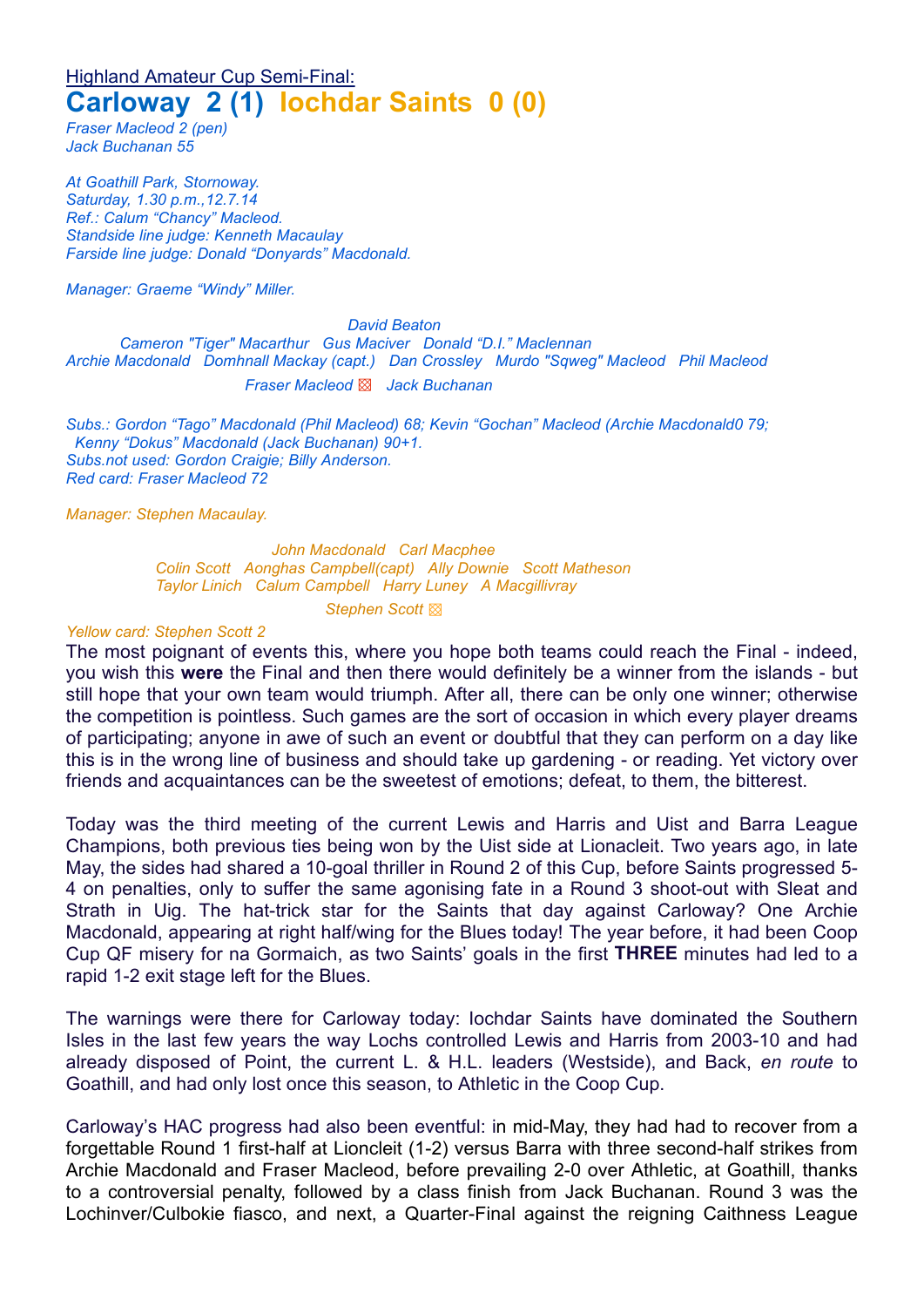Champions and HAC holders, Wick Groats, in Ullapool. In a nervy, fluctuating encounter, Carloway controlled the first 25 minutes; Wick Groats the next 20; and the second half was an evenly matched contest, made memorable by a stunning goalkeeping display from David Beaton; unremitting excellence from Gus Maciver in central defence; and iron-willed leadership from his captain in front of him, Domhnall Mackay.

Carloway's only selection problem today was the absence of Leigh Johnson (at his sister's wedding), so Archie Macdonald switched across field to the right, and Phil Macleod came in on the left. Fraser Macleod arrived from Glasgow to réprise his strike partnership with 18-year-old goal-getter, Jack Buchanan. The Blues were gratified, no doubt, to note the absence of midfield pain-in-the-neck, John Angus "Wee Man" Macphee, with ligament damage, but all the other usual suspects - Harry Luney, Ally Downie, Aonghas Campbell (who orchestrated na Gormaich's exit two years ago), etc., were present, unfortunately.

An explosive opening was once a routine feature of most Carloway games - remember Dan Crossley's goal in 26 seconds at Barvas? Or the four goals in the first 18 minutes of the Westside game at Cnoc a' Choilich in 2011? The Blues delighted their fans by providing another this afternoon. As the heavens lowered and rain seemed imminent, an early long ball downfield by "D.I." cleared an advanced back-line towards the Carloway right. Jack Buchanan gave chase, left his marker a metre behind him, and was just touching the ball past the charging keeper inside the right corner of the box, when Stephen Scott clattered into him; the ball ricochetted off Buchanan and continued, and the hit man went down. Deliberate foul or not, the challenge denied the striker a goal chance. Fraser Macleod hit the penalty hard and though Scott anticipated well to get a hand to it, low to his left, its power carried it on and upwards into the net (**1-0**).

The shock opening did not appear to unsettle a resilient Saints whose midfield immediately began to exploit width on the wings. After 5 minutes Beaton had to react to a nasty in-swinging corner from his right to punch the ball onwards, amidst a crush of bodies almost under his bar. Carloway replied immediately with a carbon-copy Phil Macleod corner curling in from Scott's left, then brushing off heads by the near post, before Macdonald, 16 metres out in the centre, swung a right-footer a metre over the bar. However, both back-lines' attempts to support their respective midfields high was allowing opportunities for fast breaking - from Buchanan/Macleod and Macphee/Macdonald.

In 12 minutes another hairy moment arrived for the Blues when a Harry Luney free-kick from the central half-way line dropped plumb into the Blues' 6-metre box and Beaton had to really man-up to punch it clear within a mass of colliding bodies. The ball broke left and a long "D.I." diagonal found "Sgweg" breaking forward to release Phil Macleod down the left, but his drive from 20 metres was sliced well-wide of Scott's left-hand post.

The Blues were under especial pressure on their right and the elegant play-maker, Aonghas Campbell, soon established a grip with the incisive ball from midfield, as he had in the 2012 game. "*Win the ball/get it to him/and Aonghas won't waste it*", seemed a wise strategy. In 16 minutes he certainly didn't, finding Carl Macphee coming from the right, and Beaton reacted magnificently, to pull off a low right-handed block to his right from the shot from 16 metres.

Suddenly, in 19 minutes, na Gormaich had the chance to create clear daylight between the sides. In a move Müller, Kroos, and Khedira would have been proud of, "Sgweg" supplied Mackay to feed "Frazmac" through the centre, allowing him to move in behind Calum Campbell and Luney from the right but his instant flick from 14 metres was read brilliantly by Scott low to his left to pull off the save of the match by pushing it out for a corner. Despite this, Saints were now controlling the midfield, though back-lines remained firm. The Carloway midfield were now in EaF Leg 2 Col Uarach mode: contributing whole-heartedly, but as individuals. Cohesion was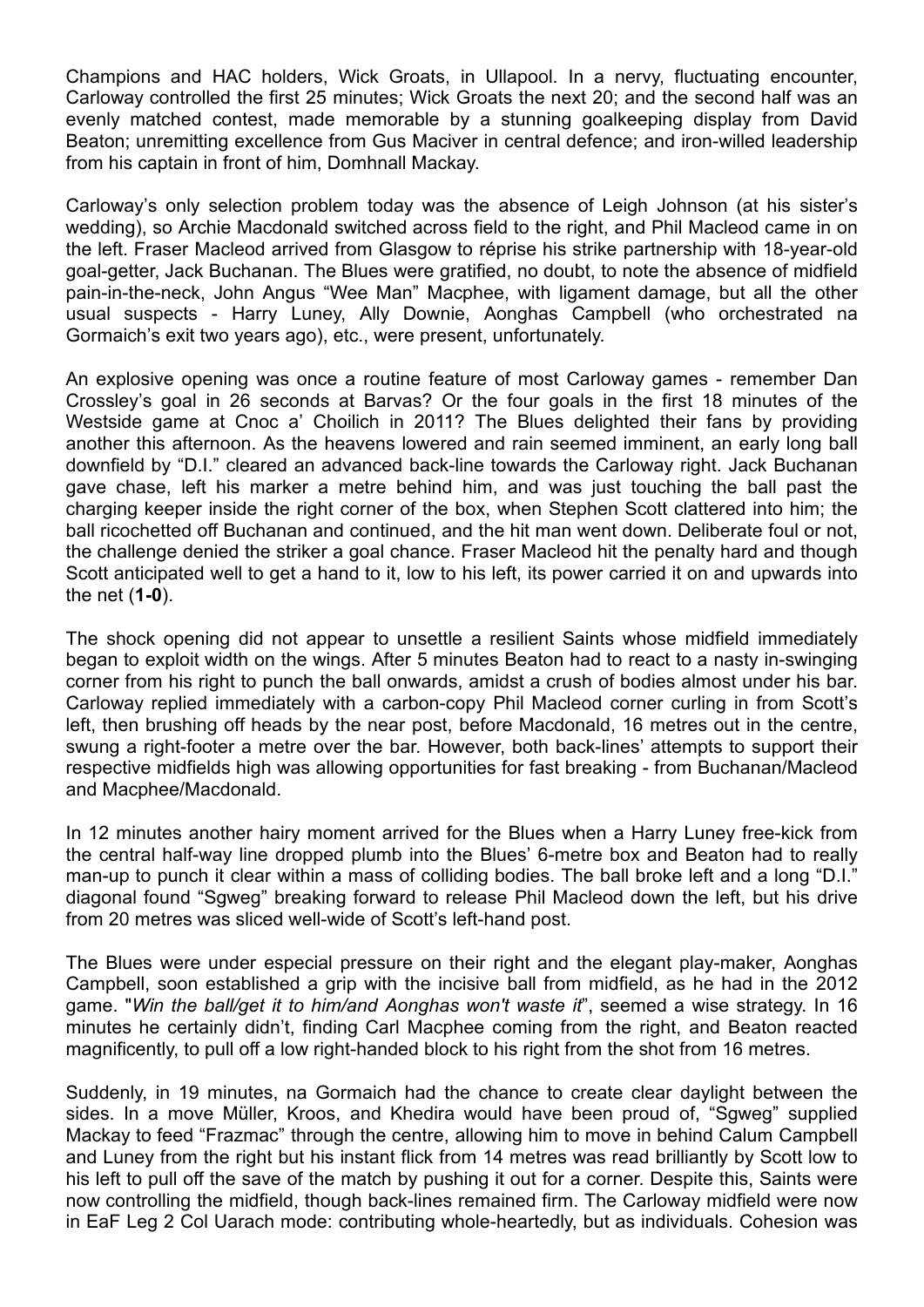being lost to Campbell and Downie, loading the gun barrel, but Macdonald and Macphee were still frustrated by a faultless Gus Maciver-inspired defence. Chances were disappearing; the frenetic - almost desperate - pace now slackened. It had to.

As Saints advanced, space appeared in their half for a team with pace for the sudden break - a feature of Carloway play this season. In 26 minutes Crossley received the ball in the centre, then flighted a glorious de Boer ball right for the racing Macdonald to meet it perfectly just inside the right corner of the box, but his volley from 18 metres crashed into the near-side net. Six minutes later it was Mackay's turn in the centre circle to send the golden diagonal to a breaking Phil Macleod on the left but Macgillivray reacted like lightning to block him in the left of the box for the corner. In 37 minutes Crossley burst through the centre to supply Buchanan running leftward across the line of the box from the right. The striker tried to find "Frazmac" moving in from the left but the ball rebounded to him, and in typical fashion, he steadied himself, turned right, then fired in the most careful of right-foot strikes - but it flew an inch over the bar.

A minute later a defining moment arrived in the SF. With Campbell once again feeding rightwards, the ball was relayed down the right, where Downie won a barging collision with Maciver to make the bye-line on the right, then send a vicious low, squared cross streaking across the box, 8 metres out, just out of reach of Beaton, but just too far behind the retreating defence. Macphee met it unmarked by the far post, but, somehow, managed to flick it a metre outside Beaton's right-hand post.

### **Half-time: Carloway 1 Iochdar Saints 0**

The close intensity of proceedings had limited chances and Carloway needed to gel more coherently in midfield to resist Saints' smoother movement forward. In 48 minutes they did just that, "D .I." supplying Mackay to burst forward down the right, wall-pass to Macdonald, before finding "Sgweg" in the centre, who immediately flicked right to Buchanan. The Blues' ace made the edge of the penalty box but his hooked right-foot cross was just inches too high for "Frazmac" by the far post and his header flew upwards and over.

Seven minutes later na Gormaich had one foot in the Final. Maciver broke up an attack on the edge of his box, then supplied Macleod in the centre circle. He resisted a challenge to move diagonally right and then hooked a high right-footer forward for Buchanan to race between Macgillivray and Luney through the centre, then just beat the approaching Scott to clip a lob high into the net from the edge of the box (**2-0**).

The pattern of the game changed predictably: Carloway sank back, inviting Saints to commit men, then broke at speed on any ball won. On the hour a long ball from the right was blocked from reaching Linich on the left corner of the box by Macdonald, rebounded inwards, and Campbell came in to thunder a shot two metres over the bar from 22 metres.

Six minutes later the cruellest of luck descended on the Uibhistich. A free-kick hit high from the centre-line on the right touch-line was nodded back, 8 metres from Beaton's left-hand post, by Campbell, broke off a Carloway back inwards, and Luney met it cleanly directly in front of goal, 12 metres out, to whack a right-foot shot past Beaton's despairing left hand - but the celebrations were cut short instantly by the sight of the far-side line judge's flag - for offside, apparently.

Moments later, another pivotal moment arrived, with far-reaching consequences for na Gormaich. A Carloway attack was broken down in the Uist box and the ball cleared downfield, where play continued, unaware, at first, of a great stushie developing on the edge of the Saints' box, courtesy of an alleged late follow-through on Buchanan. The obligatory